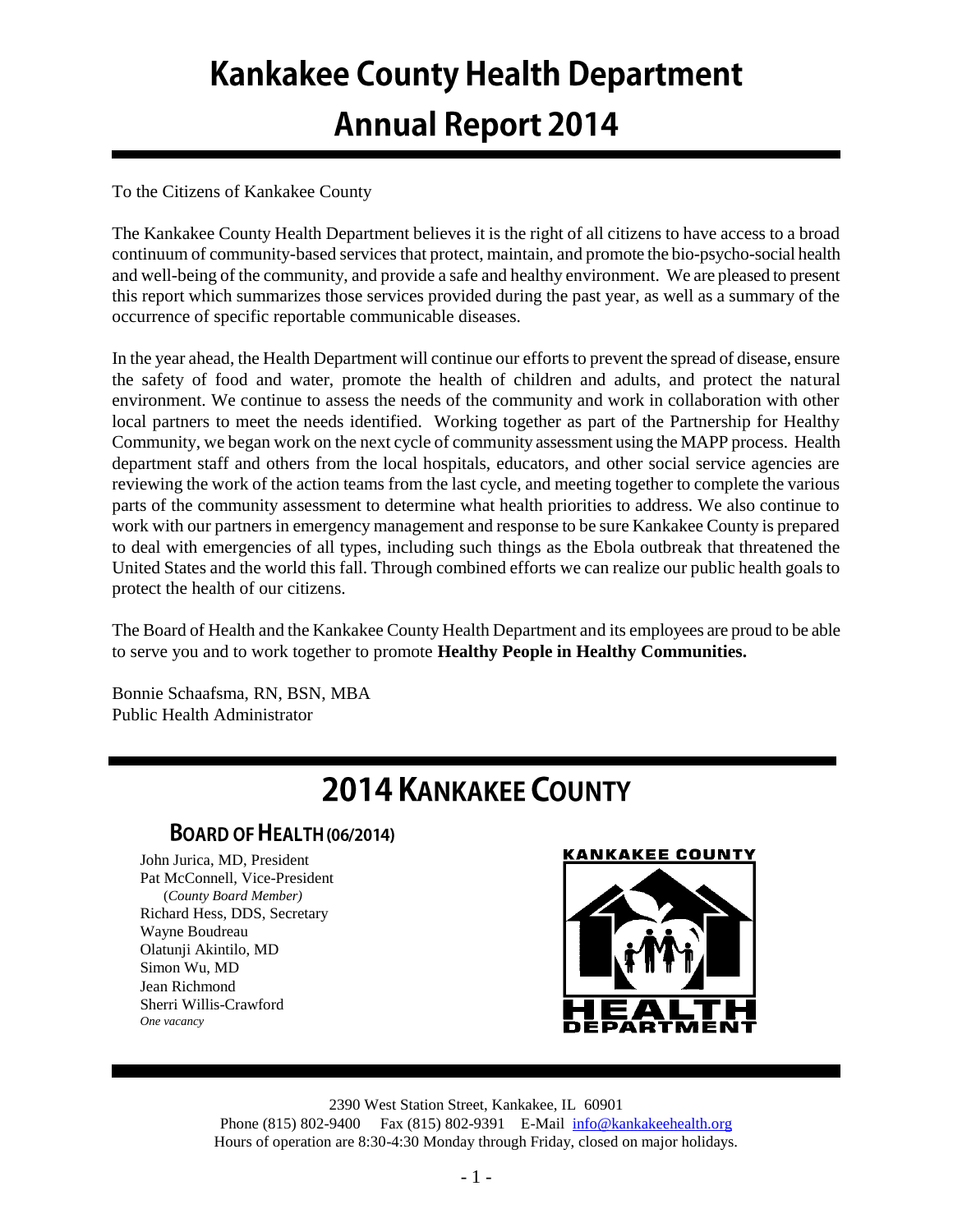# **Environmental Health 2014**

#### **Inspections**

| <b>Permits Issued</b>  |  |
|------------------------|--|
|                        |  |
|                        |  |
| <b>Licenses Issued</b> |  |
|                        |  |
|                        |  |
|                        |  |
|                        |  |
|                        |  |
|                        |  |

# **Health Promotion 2014**

## **Health Education**

| Kankakee County Teen Conference students 504  |  |
|-----------------------------------------------|--|
|                                               |  |
|                                               |  |
|                                               |  |
|                                               |  |
| Tobacco Prevention Education presentations 20 |  |
|                                               |  |
| Freedom From Smoking programs 1               |  |
|                                               |  |

#### **In Person Counselor Program**

# **Chronic and Communicable Disease 2014**

#### **Reportable Diseases**

| Any unusual case or cluster of cases that indicate hazard 0 |
|-------------------------------------------------------------|
|                                                             |
|                                                             |
|                                                             |
|                                                             |
|                                                             |
|                                                             |
|                                                             |
|                                                             |
|                                                             |
|                                                             |
|                                                             |
|                                                             |
|                                                             |
|                                                             |
|                                                             |
|                                                             |
|                                                             |
|                                                             |
|                                                             |
|                                                             |
|                                                             |
|                                                             |
|                                                             |
|                                                             |
|                                                             |
|                                                             |
|                                                             |
|                                                             |
|                                                             |
|                                                             |
|                                                             |
|                                                             |
|                                                             |
|                                                             |
|                                                             |
|                                                             |
|                                                             |
|                                                             |
|                                                             |
|                                                             |
|                                                             |
|                                                             |
|                                                             |
|                                                             |

| Tuberculosis * tuberculin shortage                      |  |
|---------------------------------------------------------|--|
|                                                         |  |
|                                                         |  |
|                                                         |  |
| <b>Lead Screening Program</b>                           |  |
|                                                         |  |
|                                                         |  |
|                                                         |  |
|                                                         |  |
| <b>Hearing and Vision Screening *discontinued grant</b> |  |
|                                                         |  |
|                                                         |  |
| <b>Sexually Transmitted Diseases</b>                    |  |
|                                                         |  |
|                                                         |  |
| Clients tested/consulted for HIV  443                   |  |
| Breast & Cervical Cancer Program Kankakee & Will Co     |  |
|                                                         |  |
|                                                         |  |
|                                                         |  |
|                                                         |  |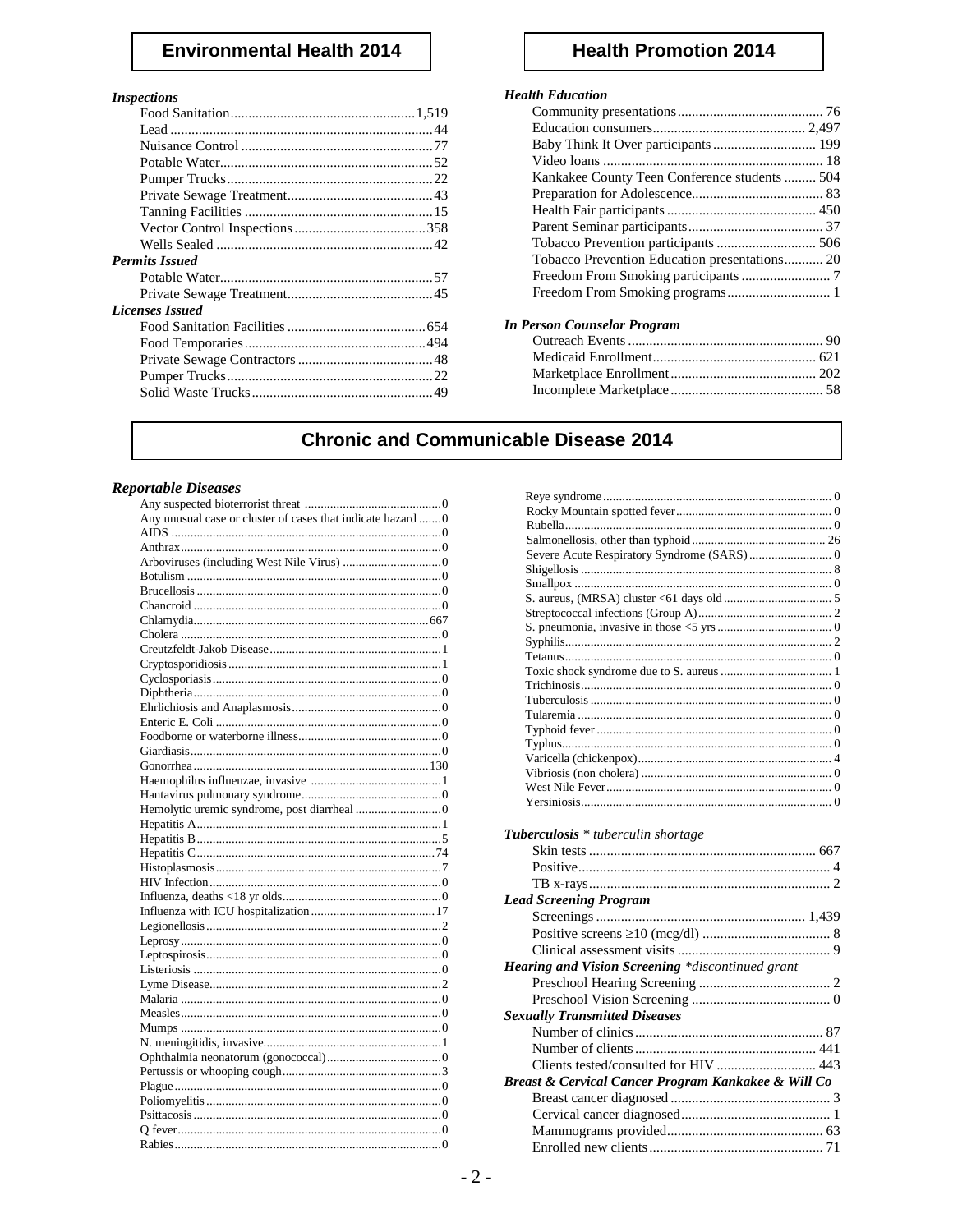# **Maternal Child Health 2014**

#### *Immunization Doses*

| Attendance at outreach clinics 42 |  |
|-----------------------------------|--|
|                                   |  |
|                                   |  |
|                                   |  |
|                                   |  |
|                                   |  |
|                                   |  |
|                                   |  |
|                                   |  |
|                                   |  |
|                                   |  |
|                                   |  |
|                                   |  |
|                                   |  |
|                                   |  |
|                                   |  |
| Pneumococcal (child and adult)323 |  |
|                                   |  |
|                                   |  |
|                                   |  |
|                                   |  |
|                                   |  |
|                                   |  |
|                                   |  |
|                                   |  |

#### *Family Case Management*

| Average mo. caseload-pregnant/infants1,138 |
|--------------------------------------------|
| Average mo. caseload - children 122        |
|                                            |
|                                            |
|                                            |
|                                            |
| Perinatal Depression Screenings 1,280      |
|                                            |
|                                            |
|                                            |
|                                            |
|                                            |
|                                            |

## *WIC (Women, Infants, & Children)*

#### *HealthWorks*

| Average monthly caseload (pregnant/ $< 6$ )43 |  |
|-----------------------------------------------|--|
|                                               |  |
|                                               |  |
| Wards transferred to Kankakee county82        |  |

# **Financial Report 2014**

#### (Un-Audited) Fiscal Year 12/01/13 – 11/30/14 *Revenue*

| Property Tax Revenue \$452,570.71    |  |
|--------------------------------------|--|
|                                      |  |
|                                      |  |
|                                      |  |
| Miscellaneous Revenue \$16,871.69    |  |
|                                      |  |
| Revenue from Kan-Comm\$18,762.00     |  |
|                                      |  |
| Cash on hand 11/30/14 \$1,476,990.77 |  |



#### *Expenditures*

| Total Personnel Costs \$1,890,626.55 |
|--------------------------------------|
| Professional Development  \$6,068.81 |
| Office Supplies/Postage\$29,410.31   |
|                                      |
| Professional Services \$180,790.42   |
|                                      |
|                                      |
|                                      |
|                                      |
|                                      |
|                                      |
|                                      |
|                                      |
| Miscellaneous Expenses \$4,447.63    |
|                                      |
| Computers/Software \$20,433.10       |
| Total Expenditures\$2,612,399.37     |
|                                      |